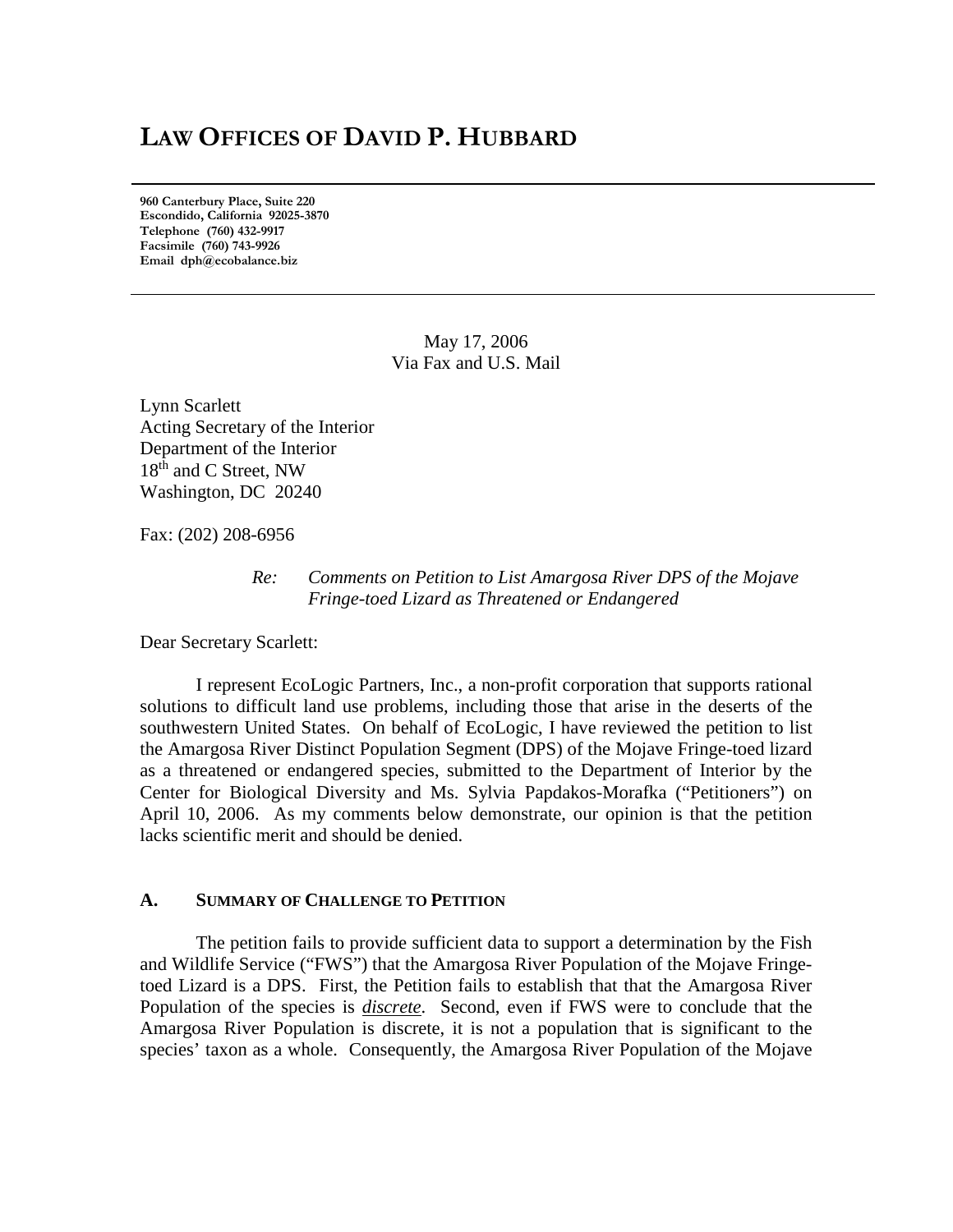Fringe-toed Lizard is not a DPS, and therefore does not meet the listing criteria under Section 4(a)(1) of the Endangered Species Act.

## **B. ARGUMENT**

# **1. The Amargosa River Population of the Mojave Fringe-toed Lizard Fails to Qualify as a Distinct Population Segment.**

Under FWS's Policy Regarding the Recognition of Distinct Vertebrate Populations Segments Under the Endangered Species Act, 61 Fed.Reg. 4722(Feb. 7, 1996) ("DPS Policy"), a DPS must be *discrete* "in relation to the remainder of the species to which it belongs" and *significant* "to the species to which it belongs." 61 Fed.Reg. at 4725. The Amargosa River Population of the Mojave Fringe-toed Lizard fails to satisfy either part of this test.

# *a. Discreteness*

A population is discrete if (1) "[i]t is markedly separated from other populations of the same taxon as a consequence of physical, physiological, ecological, or behavioral factors"; or (2) "[i]t is delimited by international governmental boundaries within which differences in control of exploitation, management of habitat, conservation status, or regulatory mechanisms exist that are significant in light of section  $4(a)(1)(D)$  of the Act." *Id*. at 4725. The Petition here does not present a case of an international border dividing populations. Petitioners, therefore, must rely entirely on the "markedly separated" prong of the discreteness test. However, Petitioners have failed to submit evidence adequate to establish that the Amargosa River Population is "markedly separated" from other Mojave Fringe-toed Lizard populations.

Although Petitioners argue that the Amargosa River Population is distinct, they provide little evidentiary in support of this claim. Specifically, Petitioners cite to one study to support the assertion that *U. scoparia* have not been found more than 45 meters from its typical habitat. The supporting study is currently under review and bases its conclusions on an earlier study from 1958. At best, the current study can only conclude that dispersal is "highly improbable." In fact, Petitioners admit that "[D]ispersal of Mojave Fringe-toed Lizard populations is poorly studied." *See* Petition at page 7. Petitioners nevertheless assert that interaction between populations is "unlikely." In the same breath, however, they conclude that conservation of existing habitat is imperative because the species "cannot relocate." They provide no evidence, other than conjecture, to prove marked separateness. Additionally, Petitioners claim the existence of genetic studies that show that the Amargosa River Population is reproductively isolated. Petitioners cite no specific passages from these studies, which themselves are still under review. Such an vague and speculative references do not constitute good or even acceptable science. They certainly cannot justify or otherwise support a formal FWS determination of discreteness.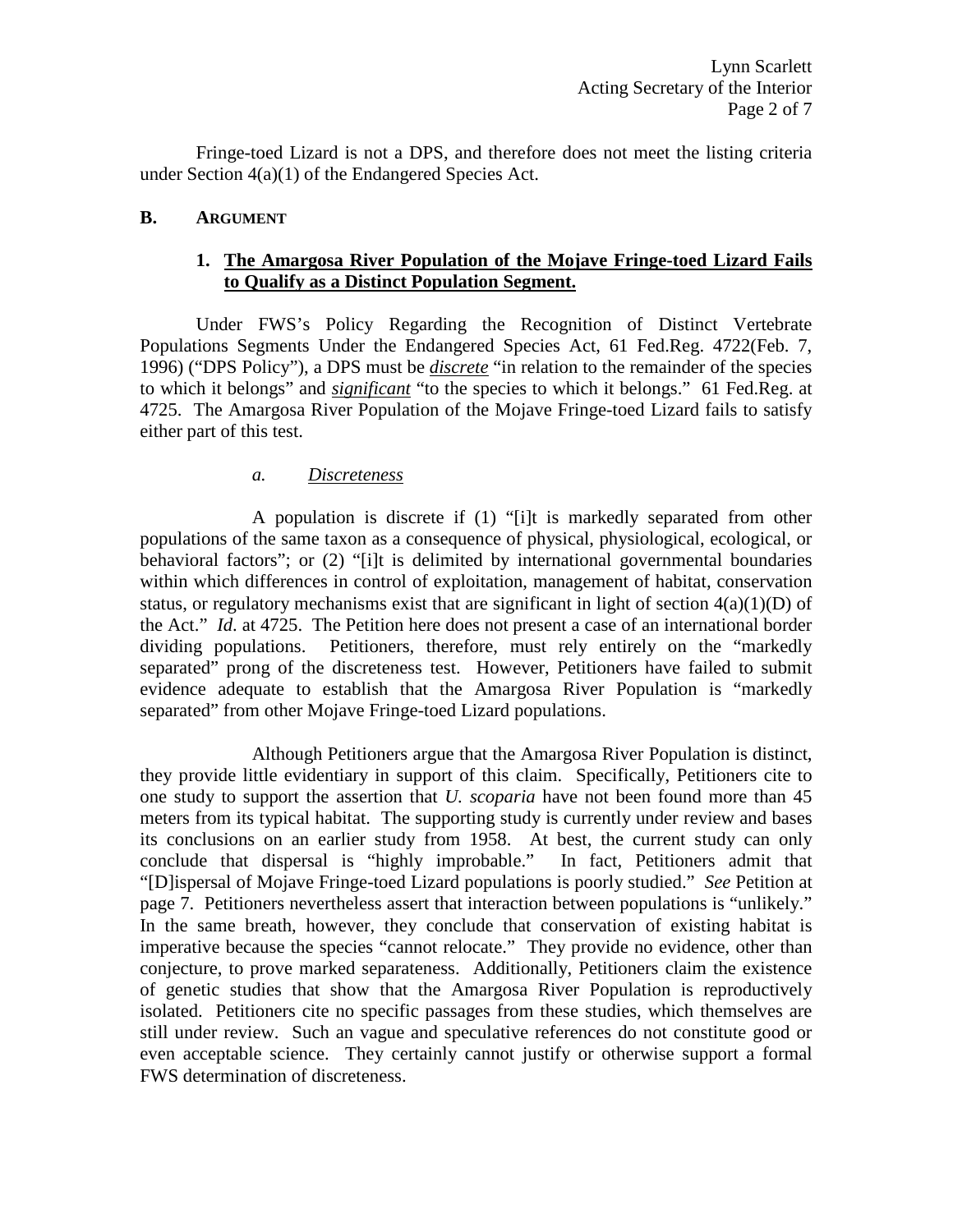#### *b. Significance*

In addition to failing to support their claim that the Amargosa River Population is discrete, Petitioners have failed to establish that the Amargosa River Population of the Mojave Fringe-toed Lizard is significant to the species' taxon, as a whole.

Under the DPS Policy, if a population is discrete, then the FWS considers the biological and ecological significance of the population to the taxon to which it belongs. *DPS Policy*, 61 Fed.Reg. at 4724-25. The purpose of the significance element of the DPS test is to ensure that the authority to list a DPS be exercised sparingly. Petitioners claim that the Amargosa River Population is significant because: (1) it shows marked genetic differences; and (2) loss of the Amargosa River Population would create a significant gap in the range of the species resulting in a loss of the species from a unique ecological setting.

Petitioners contend that the Amargosa River Population shows marked genetic differences from other Mojave Fringe-toed Lizards. For this proposition, Petitioners rely on the work of the late David Morafka, Ph.D. This reliance, however, is problematic and raises more questions than it answers.

First, it seems odd that Petitioners are making these claims of genetic diversity at this time. If it is true that Dr. Morafka had devoted a substantial amount of time to the study of this species, one would think that much of his work would have been presented for peer review before this Petition was filed. As it is, Dr. Morafka's data and conclusions on the genetic diversity of the Amargosa River Population are presented here for the first time, without benefit of peer review. Perhaps, as Petitioners assert, they have submitted this Petition to honor the memory of Dr. Morafka who passed away in 2004. While such a sympathetic impulse is certainly understandable, it has no place in policybased, scientifically-supported land management decisions.

Second, even if one were to accept Dr. Morafka's as-yet unreviewed work, it still falls short of making definitive statements on the genetic diversity of the Amargosa River Population. For example, it states that the "presence of distinct haplotypes gives credence to the *possibility* of regional adaptations and incipient speciation." Even Petitioners admit that these unique haplotypes "need further exploration." *See Petition* at page 12. This is hardly a sound or firm basis for declaring, in a formal FWS rule, that the Amargosa River Population is, in fact, "markedly separated" from other Mojave Fringetoed Lizards.

Petitioners next claim that the loss of the Amargosa River Population would create a gap in the range of the taxon, but they do not clearly explain why the gap would be significant. At page 12 of the document, Petitioners remark that this is a peripheral population and that it is the only population in the Amargosa River drainage.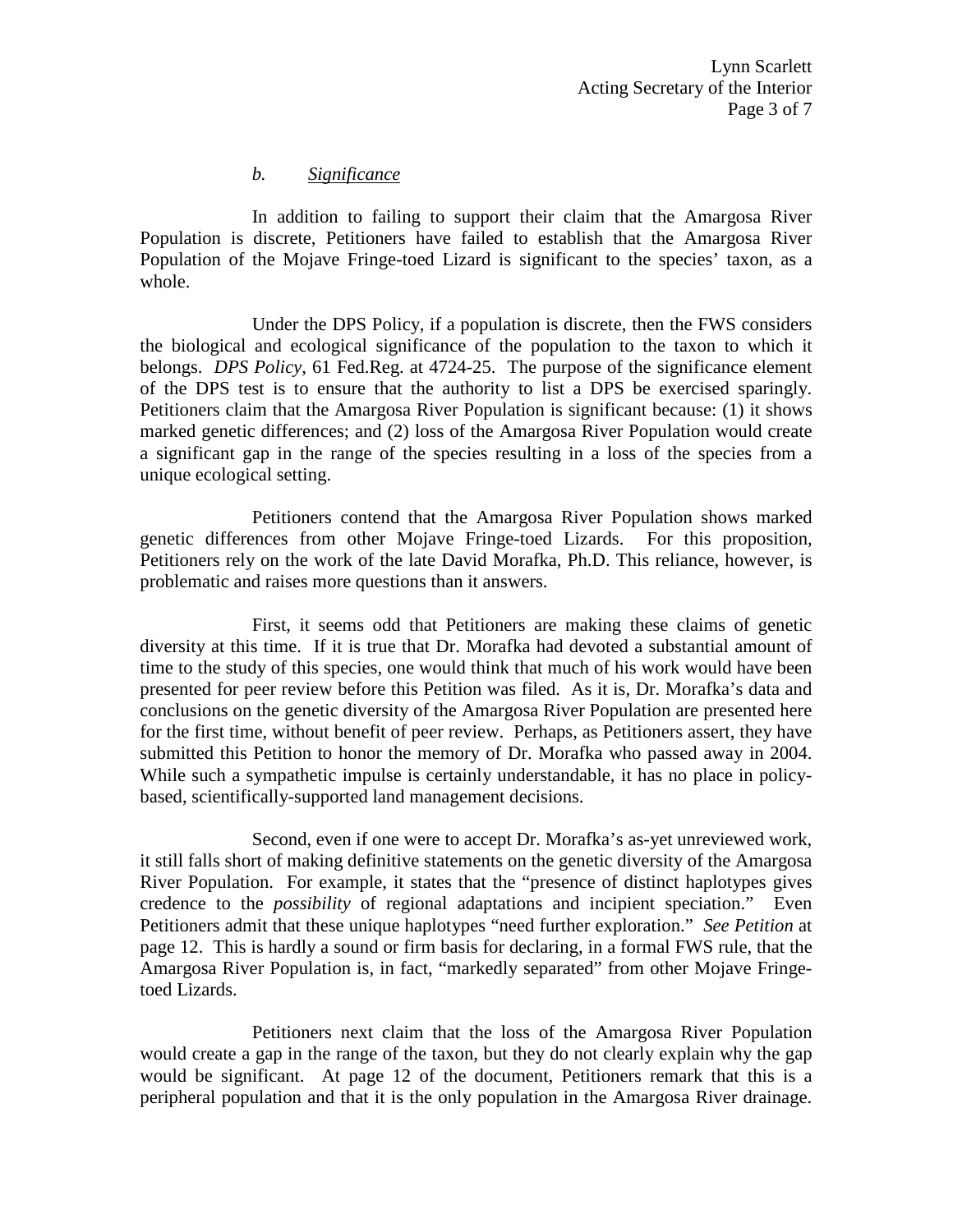The fact that this is a peripheral population is of no consequence to the significance assessment. The Ninth Circuit understood the DPS Policy to use the term "significant" to mean important. (*See*, *National Ass'n of Home Builders*, the Court was only concerned with the location of the population as it related to determining whether there was a gap; location does not by itself import significance.) Additionally, Petitioners claim that the unique haplotypes of this Population "very likely" represent unique regional adaptation." However, Petitioners also admit that, "[T]hese differences need further exploration." *See, Petition*, page 12. Thus, Petitioners' have not provided sufficient evidence and data to demonstrate that the loss of this potentially genetically distinct population would be so significant as to impair the survival of the species.

Petitioners have also misinterpreted the first significance factor: "Persistence of the discrete population segment in *an ecological setting unusual or unique for the taxon*." (*Emphasis added.*) Petitioners argue in passing that the loss of the Amargosa River Population would result in a loss of the species from a unique ecological setting (Petition, p. 12), but they make no attempt to prove the point. They argue merely that the Amargosa River Population exists at the periphery of the species' range. The ecological setting referred to in the first significance factor requires that the setting be unusual or unique *for the taxon*. A Mojave Fringe-toed Lizard located in a dune environment or a River drainage area is not unique or unusual for the taxon. The Petition implicitly acknowledges this. For example: At page 4, the Petition states that the Mojave Fringe-toed Lizard is highly adapted to fine sand environments, which means that a variety of fine sand environments would serve and that the Amargosa River basin is not unique in providing support for the species. At page7, under the heading "Habitat Requirement," the Petition indicates that Mojave Fringe-toes Lizards inhabit small and large dunes of fine, Aeolian sand, the margins of dry lakes, washes, and hillsides. These fine sand habitats range in elevation from sea-level to 600 meters. Obviously, then, there is nothing unique about the Amargosa River basin. Finally, on page 11, the Petition describes Bristol-Lanfair Basin, Pleistocene Colorado River, Lucerne Trough, and Mojave River Sink as river drainages which, like the Amargosa River, create the sand dunes necessary for the species). Thus, the existence of a Mojave Fringe-toed Lizard in a sand dunes or a river basin is not a unique or unusual ecological setting for the taxon.

In short, the Petitioners have failed to provide sufficient data to enable the FWS to determine that the Amargosa River Population is a discrete and significant population that warrants listing as a threatened or endangered species.

# **2. The Petition Attempts to Use Argument as Substitute for Adequate Data**

Throughout the Petition, the Petitioners attempt to bolster their claims with hyperbolic argument or inapplicable data. These, however, do not qualify as the best scientific evidence available – the standard by which all listing petitions must be measured. Set forth below are examples of the Petition's misuse of data and/or reliance on inflammatory assertions that have no scientific base.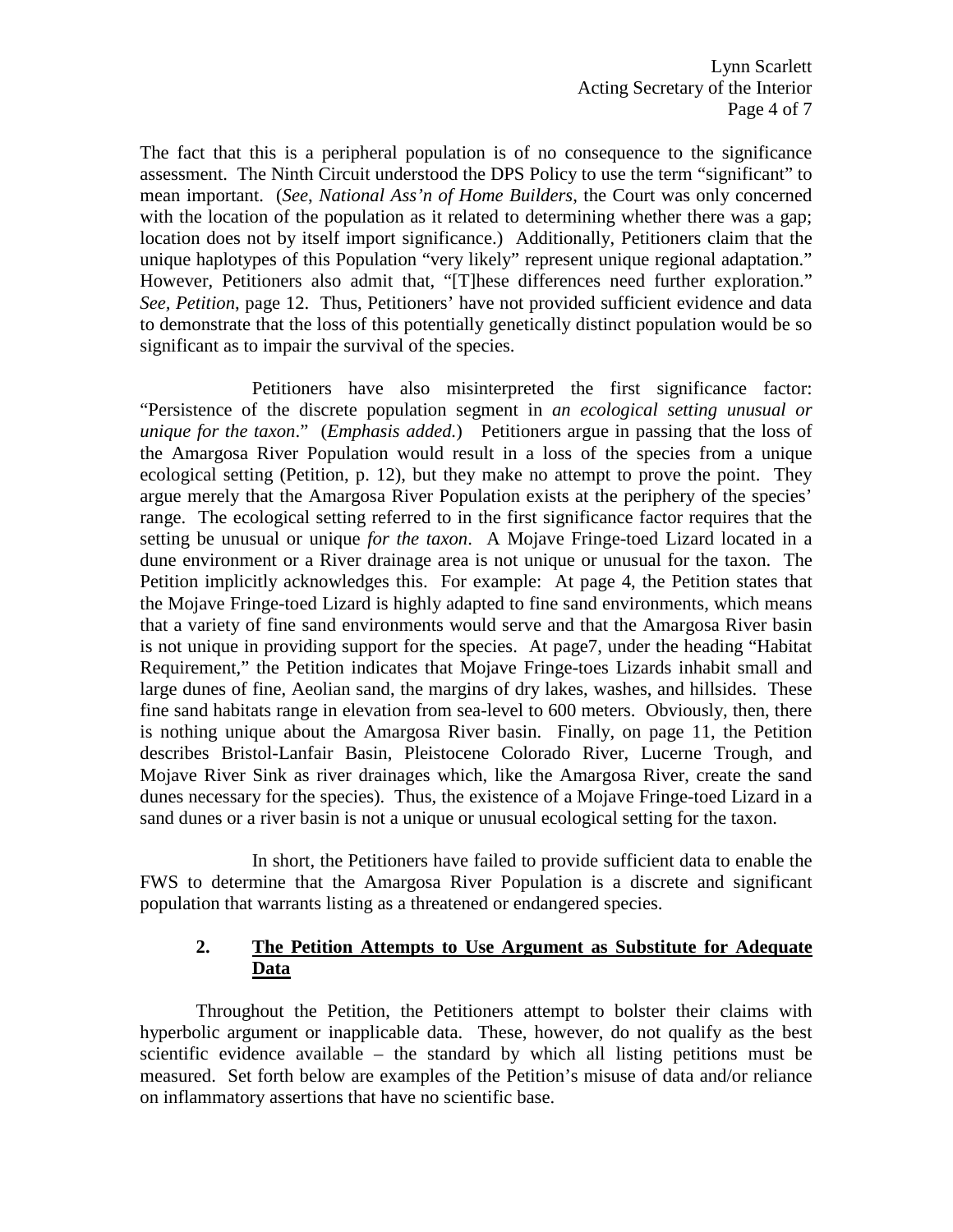- At page 2, the Petition states, "The range of the Amargosa River DPS (Dumont Dunes, Ibex Dunes, and Coyote Holes) is highly restricted to fine sand environments, as are all fringe-toed lizards." This claim attempts to benefit from research and data collected about other lizard species concerning habitat restriction and in doing so, inflates the credibility of the claim as it relates to the Amargosa River Population.
- At page 4, the Petition states, "Unfortunately, this unique lizard, along with many other desert dwelling plants and animals, are threatened by rampant ORV destruction of its habitat." This statement refers to other species not relevant to the consideration of listing the Mojave Fringe-toed Lizard in this Petition. The purpose of this comment is solely to inflame the reader against ORV (also known as OHV) recreation.
- At page 7, the Petition discusses Habitat Requirements. However, the majority of the discussion focuses on a sister-species and not on the exact species under consideration for listing.
- At page 8, in its discussion of species distribution, the Petition indicates that ORV activity at Ibex Dunes, Dumont Dunes, and Coyote Holes threatens the Mojave Fringe-toed Lizard. Yet, Petitioners fail to provide any quantitative assessment of these potential threats. Thus, the reader has no information as to the number of lizards affected by the ORV activity.
- Petitioners provide no information on population declines, if any, observed or recorded concerning the species. Indeed, Petitioners provide no environmental baseline for the Mojave Fringe-toed lizard from which to assess whether or not there is a decline, and if so, whether any such decline threatens the viability of the species. At page 13, the Petition merely states that the "recent surveys determined that Mojave Fringe-toed Lizards may occur at extremely low densities at Ibex Dunes, placing them at risk of extinction. As support for this claim, Petitioners cite to an 8.5 hour study conducted in 1998.
- At page 14, the Petition states that in 2000 Dr. Morafka conducted extensive surveys (no information is given to explain what "extensive" means) in which he failed to substantiate the presence of the species at Death Valley National Park and Panamint Dunes. Petitioners go on to state that this indicates that the species was either extirpated or misidentified. However, that one person (Dr.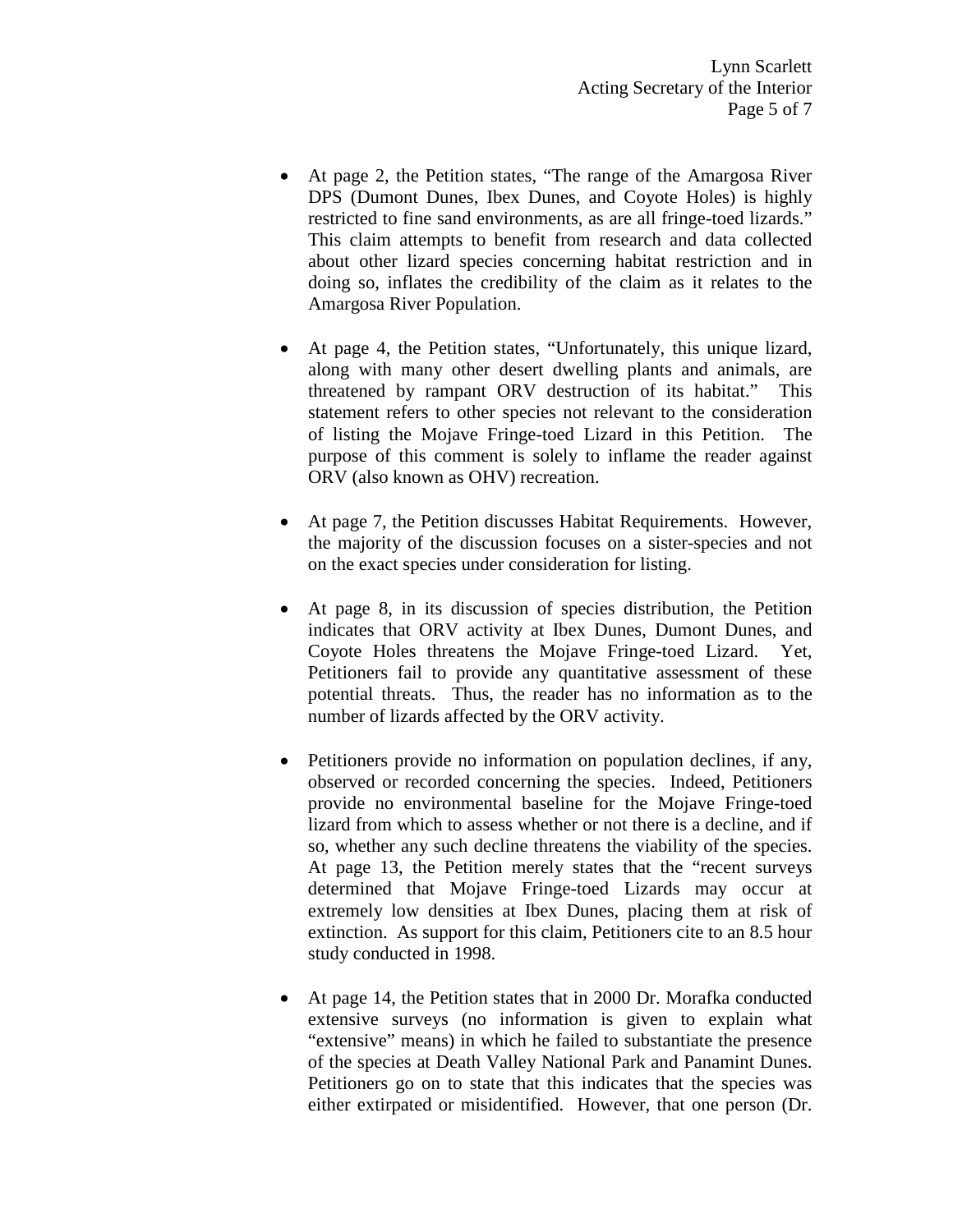Morafka), conducting a single survey of undisclosed duration, was unable to confirm the presence of a species, especially one with the camouflage capabilities of the Mojave Fringe-toed lizard, does not confirm its absence in an area.

- At page 14, the Petition states that "the Amargosa River Population is limited to three isolated populations, each of which is at risk of extinction primarily because of habitat destruction from ORV." The Petition does not provide any evidence of a baseline from which to judge a population decline; it fails to provide evidence of direct take or harm from ORVs to the species; and it fails to establish that these populations are, in fact, isolated.
- At page 14, the Petition discusses the first consideration for listing under the ESA, destruction of habitat. However, Petitioners do not provide evidence of habitat damage or loss in Dumont Dunes, Ibex Dunes, or Coyote Holes. Instead, they draw a weak analogy between these areas and alleged destruction of *vegetative* habitat in the Algodones Dunes, which is many miles away and provides no habitat for the Amargosa River Population of the lizard.
- At page 17, the Petition cites ORV induced hearing loss as causing harm to the Mojave Fringe-toed lizard. However, Petitioners cite to an outdated study conducted in 1979. Moreover, the study is not tied to a geographic area and mentions only level of sound (95 dBA) and time (500 seconds). It does not factor in distance. Moreover, the Petition provides no evidence that members of the Amargosa River Population encounter these kinds of noise impacts or otherwise suffer hearing impairments as a result of ORV use.
- At page 17, the Petition states that ORV's caused tail loss and fatal compression. However, the Petition does not provide data that shows that such events have occurred at Dumont and Ibex Dunes, and/or Coyote Holes. Instead, the Petition cites to observations of sister species. (Although the Petition states that Luckenbach found 11 Fringe-toed lizards found dead in ORV impacted areas in a 1983 survey, it does not indicate where these areas were located. Moreover, the Petition states that this an unusually high percentage of loss, but does not provide any information related to population baseline from which to judge such a loss.).
- At page 18, the Petition states that the increase of ORV use creates a growing threat to the species. However, the information that Petitioner provides are population statistics and vehicle registrations. These numbers do not translate into the same